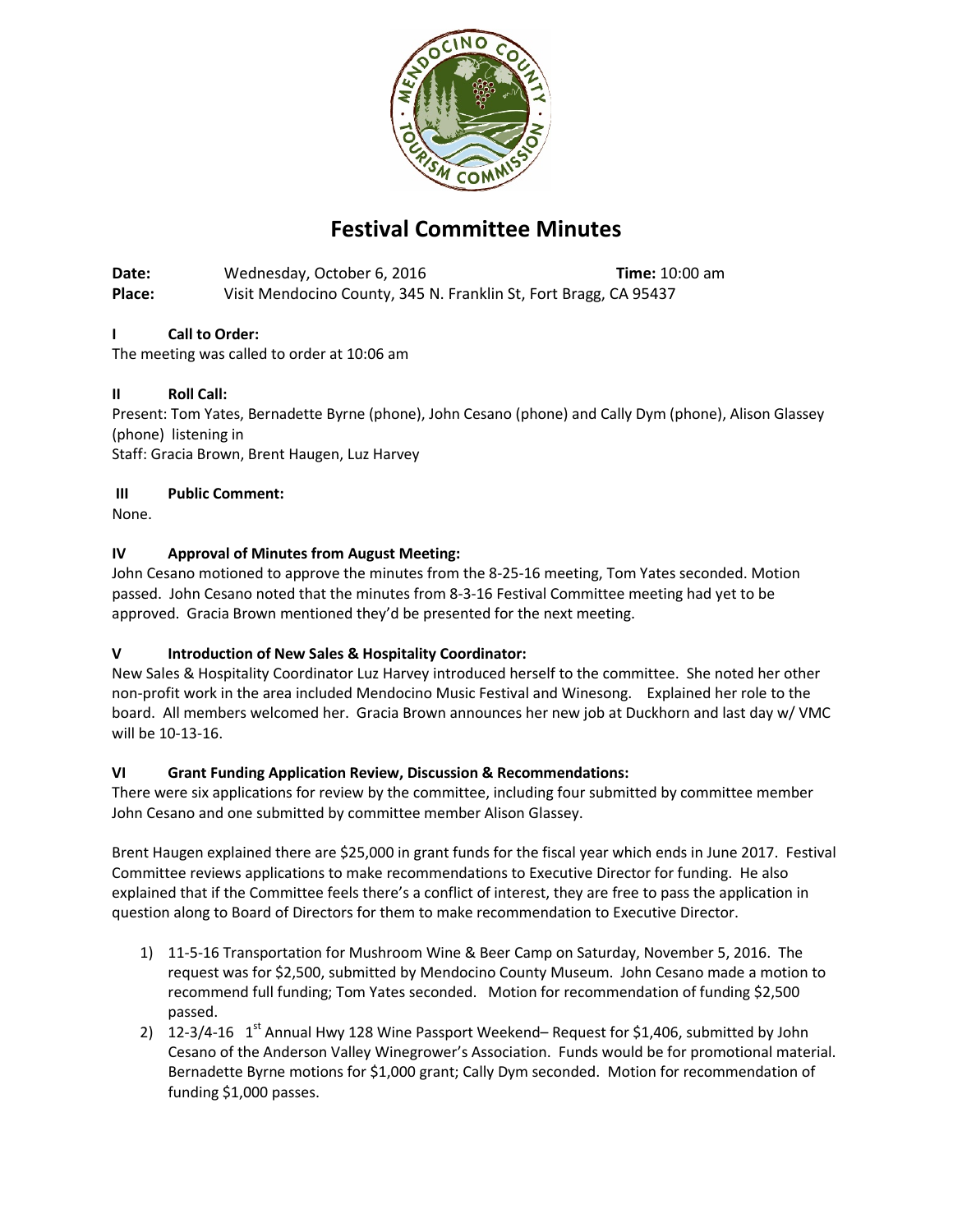

- 3) 2-25/26-17 12<sup>th</sup> Annual Alsace Fest- Request was for \$2,500, submitted by John Cesano of Anderson Valley Winegrower's Association to provide for payment of speakers and lodging to make the event, now in its twelfth year, better. Application was denied recommendation for funding.
- 4) 6-17-17 Rose Today in Mendocino County- Request was for \$2,500, submitted by Craig Palmer, event organizer. Funds would be used for promotion of an inaugural event dedicated to promoting Rosė wine via a new festival, Rosė Today, in Hopland during the month of June. John Cesano suggested making the event a two day event by adding a countywide Rosė Open House tasting as a condition of granting the request. Motion for funding \$2,500 to be conditional on event including an Open House was made by Bernadette Byrne; John Cesano seconds. Motion passes.
- 5) 5-18/21-17 20<sup>th</sup> Annual Pinot Festival Request was for \$2,500, submitted by John Cesano of Anderson Valley Winegrower's Association to enhance logistical needs of this longstanding event. Application was denied recommendation for funding.
- 6) 4-05-17 Anderson Valley Winegrower's Association Coast Trade Tasting- Request was for \$2,500, submitted by John Cesano of Anderson Valley Winegrower's Association to increase outreach and attract more wine writers. Application was denied recommendation for funding.

## **VII New Potential County Events for consideration:**

- a. Fringe festival, a celebration of live art performancet, theatre, art demos, installations, education, etc. was proposed to swap out for Party for Planet. Many of potential venues available for Fringe Festival events exist. Idea is to engage performance groups, shops, galleries, and this new event can also potentially help promote Mendocino Film Festival film. VMC would help organize by coordinating with Arts Council. Tom Yates motions to change from Party for the Planet to Fringe Festival. Bernadette Byrne seconds. Motion passes.
- b. Rosė Festival: discussed as part of Grant Funding Application Review.

#### **VIII Mushroom Festival Update:**

Gracia Brown reported the Mushroom Festival brochures would arrive 10-6-16, and will be distributed throughout the county. Signature event, the Mendocino County Museum's Mushroom Camp, is having trouble selling the tickets. Museum has many ads about to air in Bay Area which may turn things around re: ticket sales. Gracia Brown suggested the Museum reach out to local radio stations for Public Service Announcements to promote their Mushroom Camp.

#### **IX Crab Festival update:**

Luz Harvey reports event guide listing are trickling in. She requested assistance from Bernadette Byrne in getting Inland wineries to sign-up for event guide. Bernadette agreed to assist.

a. Judges: Gracia Brown reports that judges are coming along for mushroom festival. Still looking for judges for Crab Wine & Beer Festival. Number to be used this year is three judges. Gracia Brown received an inquiry from Mary Butano from FunofTravel.com who volunteered herself as judge, she checked Mary's site and recommended her to the committee. She also petitioned John Cesano and Bernadette Byrne for suggestions for wine expert judges. Brent Haugen reported he'd reach out to Bay Area News Group contact for potential judges.